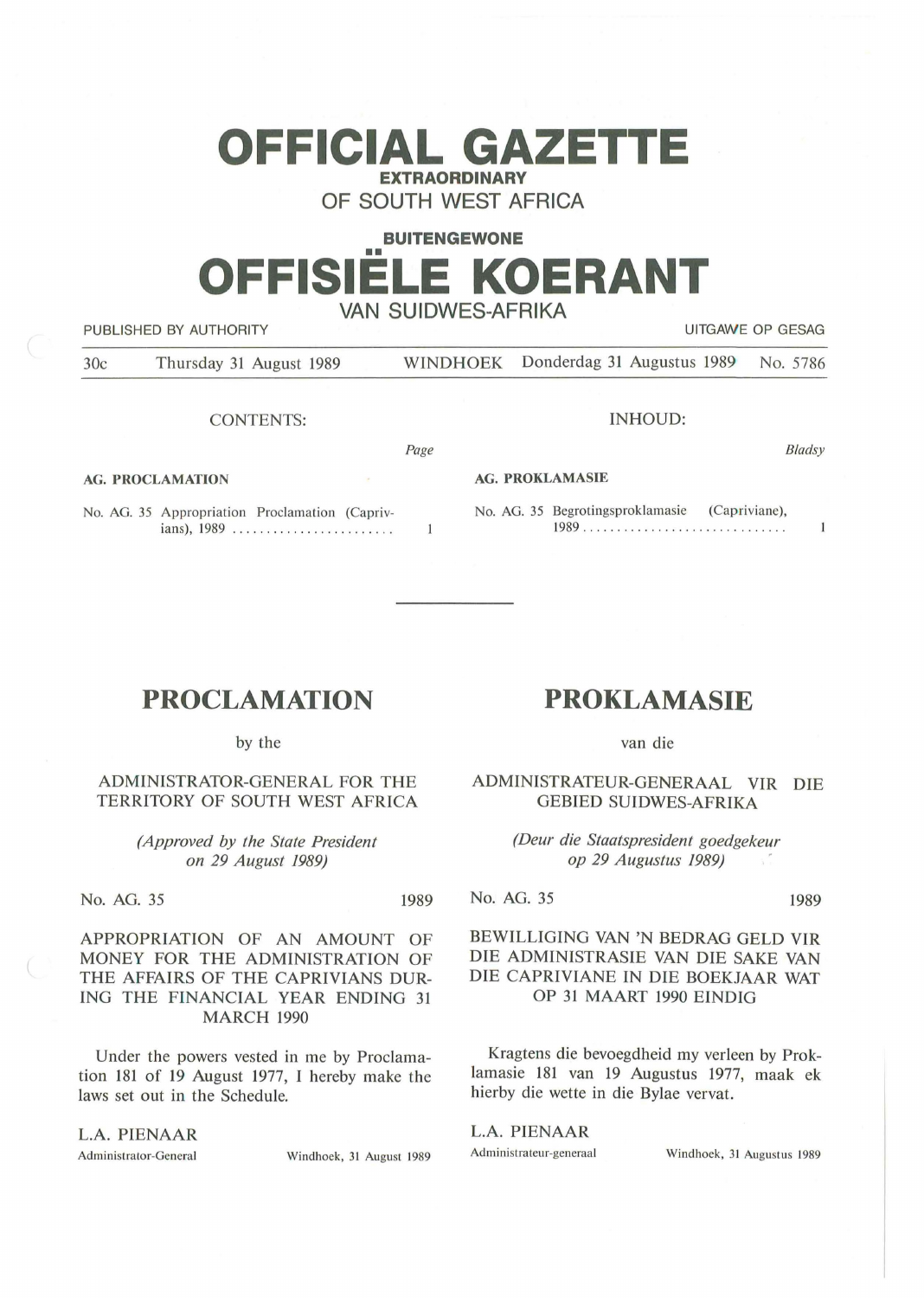#### **SCHEDULE**

# *Appropriation of R39 275 JOO for the administration of the affairs of the Caprivians.*

1. Subject to the provisions of the Representative Authorities Proclamation, 1980 (Proclamation AG. 8 of 1980), the amounts of money set out in column 1 of the Annexure are hereby appropriated, as a charge to the Revenue Fund of the Representative Authority of the Caprivians, for the administration of the affairs of the Caprivians during the financial year ending 31 March 1990.

#### *Short title.*

2. This Proclamation shall be called the Appropriation Proclamation (Caprivians), 1989.

|                  | <b>VOTE</b>                                                                                            | <b>COLUMN 1</b> | <b>COLUMN 2</b>         |
|------------------|--------------------------------------------------------------------------------------------------------|-----------------|-------------------------|
| No.              | Title                                                                                                  | $\mathbb{R}$    | $\mathbb{R}$            |
| 1.               | ADMINISTRATION                                                                                         | 4 720 100       |                         |
|                  | Including $-$<br>1, 1, 2, 3<br>Official entertainment:<br>Secretary<br>Departmental<br>Deputy Director |                 | 2 000<br>2 500<br>1 200 |
| 2.               |                                                                                                        | 17 047 800      |                         |
|                  | Including $-$<br>Official entertainment:<br>Deputy Director                                            |                 | 1 200                   |
| 3.               | AGRICULTURE AND FORESTRY                                                                               | 3 110 500       |                         |
| $\overline{4}$ . | Including $-$<br>Official entertainment:<br>Deputy Director<br>HEALTH AND WELFARE                      | 7 057 200       | 1 200                   |
|                  | Including $-$<br>Official entertainment:<br>Deputy Director                                            |                 | 1 200                   |
| 5.               |                                                                                                        | 7 339 500       |                         |
|                  | Including $-$<br>Official entertainment                                                                |                 | 1 200                   |
|                  | <b>TOTAL</b>                                                                                           | 39 275 100      |                         |

#### ANNEXURE